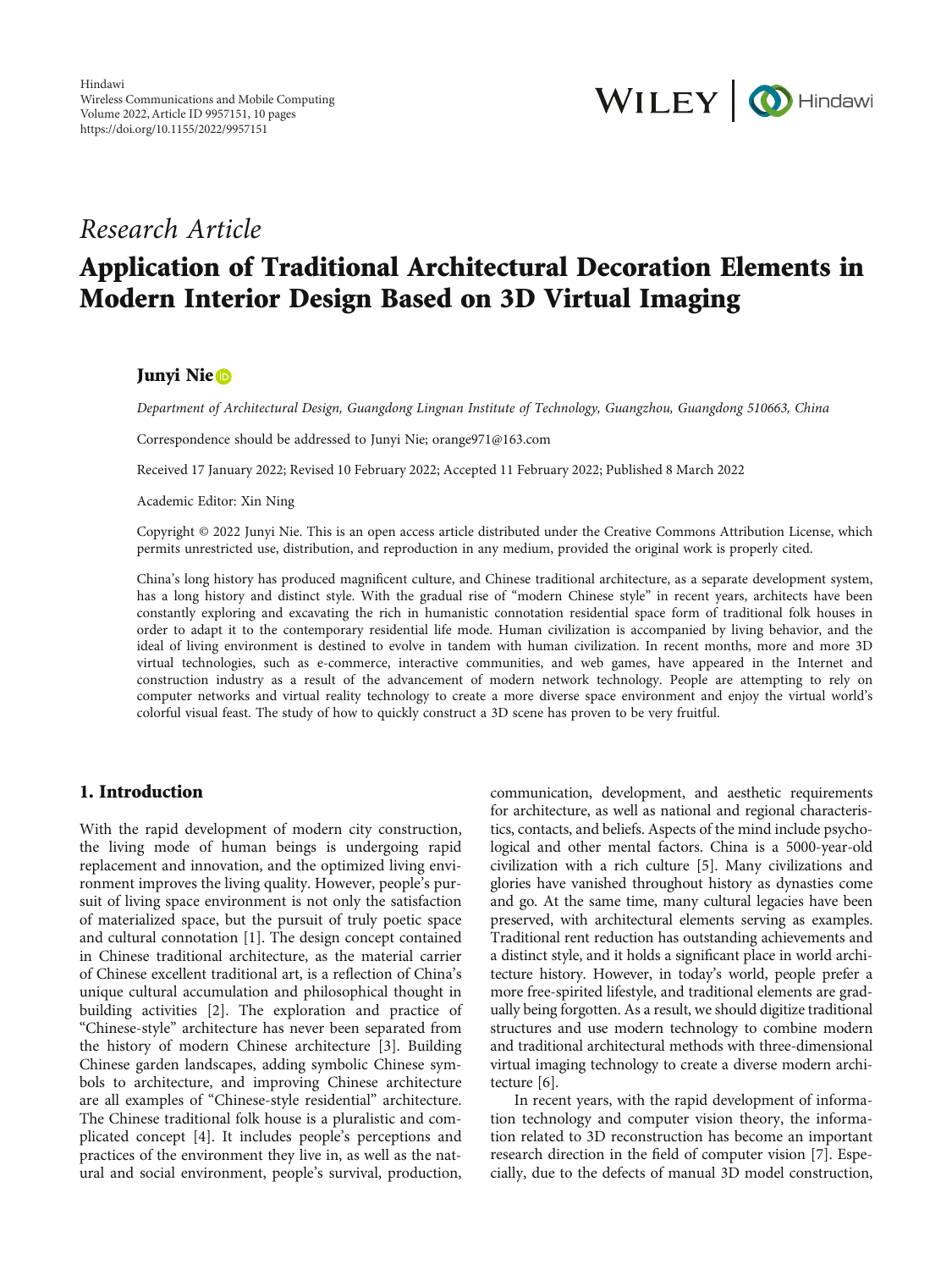3D model reconstruction technology came into being. At the same time, some 3D modeling software with user-friendly interface has occupied the market in the competition and won a large number of users. Virtual reality technology is a highly comprehensive technology, which involves the fields of graphics and image representation, human-computer interaction technology, artificial intelligence technology, visual and physical perception technology, etc. It uses human as the main body and uses the computer system platform to create vivid visual, auditory, feelings, etc., and can interact with the virtual world [[8\]](#page-8-0). The computer creates an artificial virtual environment, which is a threedimensional space composed of computer graphics, or compiles other real environments into the computer to create a realistic "virtual environment," which is a feature of this technology. If all three-dimensional modeling methods are used to create virtual scenes, problems such as high model complexity, large modulus, high computer hardware requirements, and slow response speed in the application of virtual scenes will inevitably arise [\[9\]](#page-8-0). Its advancement not only fundamentally alters people's work and lifestyles but also integrates work and leisure. People work in a fun environment and enjoy themselves while doing so, but virtual reality technology is also linked to modern interior design and traditional architectural elements. People, on the other hand, are more concerned with the combination of practicality and culture. Traditional beauty and modern culture will undoubtedly have limitations, and there will be some unnecessary conflicts and collisions. As a result, encapsulating the Chinese essence in 3D technology is a problem worth investigating right now [\[10\]](#page-8-0). First and foremost, we must examine traditional architecture, extracting, reconstructing, and changing elements that conform to modern aesthetics and applying them to the new situation of modern design. Traditional Chinese decorative elements are a unique cultural legacy left by forefathers. They represent our traditional culture by combining "form," "meaning," and "beauty." They contain the original spirit of our ancient nation's creation and aesthetics, and they cannot be replaced by other art forms [\[11\]](#page-8-0). They have a wide range of themes, profound connotations, and diverse forms, bear historical accumulation, contain the original spirit of our ancient nation's creation and aesthetics, and cannot be replaced by other art forms. Traditional elements in modern applications can only be more rationalized by integrating traditional architecture, and Chinese culture will be passed down, which is of great importance to the construction industry and will bring subversive changes [[12](#page-8-0)].

The world's countries are becoming increasingly intertwined in their exchanges. Our Chinese nation's cultural allure draws visitors from all over the world. Traditional Chinese decorative elements have been widely used in the works of top designers in various fields around the world as an important part of Chinese culture. Foreign economy and culture are constantly "invading" China's vast and ancient territory. In the last decade, China's housing industry has undergone significant changes in many aspects, including housing system, land system, main body of investment and construction, and consumption concept and

mode, as the country's urbanization process has accelerated. Modern interior design examines the humanistic value of traditional elements from various perspectives and uses various methods to realize that value. Using three-dimensional virtual imaging technology, this paper investigates modern design and traditional elements and combines the two modeling. Yes, current culture can be developed, Chinese culture can be preserved, and China's allure can be seen throughout the world.

# 2. Literature Review at Home and Abroad

Reference [\[13\]](#page-8-0) recognizes that in the courtyard space of traditional courtyard houses, there are many places worth exploring and analyzing, and there are far too many elements worth referencing and excavating. To emphasize the deep-seated cultural connotation and historical heritage of buildings, the in-depth development of modern Chinese houses should be reflected in the inheritance and expression of the courtyard space of folk houses. According to reference [\[14\]](#page-9-0), three-dimensional virtual imaging combines natural and artificial beauty in a realistic material space that blends social life, natural environment, and transcendental ideal and is "expected to be feasible" and "can travel and live." The spirit of traditional residential culture, according to literature [[15](#page-9-0)], cannot be fully realized against the backdrop of modern society. The study is based on the fact that the most important characteristic of urban residential development is commercial behavior, and there is no link between one-step construction and independent residential families, which leads to the finalization of the mode of the external form of bedroom space. According to reference [\[16\]](#page-9-0), current 3D reconstruction technology has produced many promising research results, but there are still many flaws in 3D reconstruction technology due to its limitations and high requirements for environmental equipment and raw materials. In the requirements of modern architecture, reference [\[17\]](#page-9-0), three-dimensional technology does not simply stay at the interface from the start. Current technology allows for the creation of comprehensive elements in a short amount of time, with simple, quick, and flexible operation. As shown in document [[18\]](#page-9-0), virtual reality technology has greatly improved its feasibility and popularity when compared to the widely used Windows operating system and traditional software technology. It can give people a real sense of interactive experience, so that people can self-explore design and use more freely. Reference [\[19\]](#page-9-0) proposed that computeraided design technology organically combines human creative thinking with the high-performance processing ability of computer to realize product innovative design, which is one of the most active research directions in the field of computer application in recent years. Reference [\[20\]](#page-9-0) shows that interior design is based on the use nature, purpose, environment, and corresponding standards of buildings, using material technology and artistic means to create an indoor environment with reasonable functions, comfort, and beauty, meeting people's physiological and psychological requirements, making users happy and convenient for production and life. Reference [[21](#page-9-0)] says that virtual reality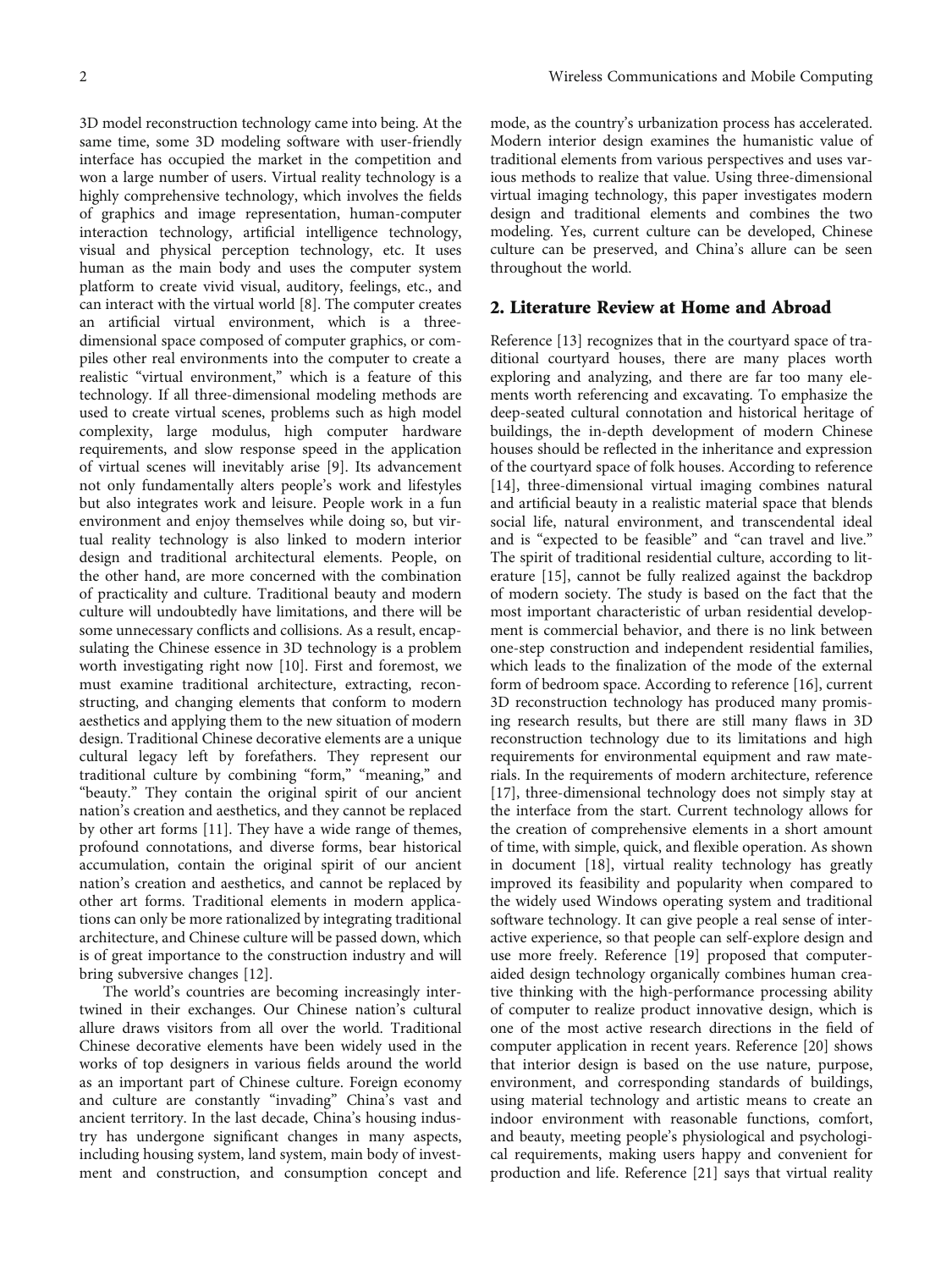technology has been widely used in the construction field, such as building model design, internal decoration rendering, and virtual building internal roaming, which has brought great changes to the technology of the construction industry. Virtual reality technology has become one of the important ways to improve the construction level, avoid major waste, speed up the project progress, and improve the management ability. According to reference [\[22\]](#page-9-0), virtual reality technology has been widely used in the construction field, which has brought great changes to the technology of the construction industry. Virtual reality technology has become one of the important ways to improve the construction level, avoid major waste, speed up the project progress, and improve the management ability.

To summarize, it can be seen that the construction industry in other countries is still developing faster than in China and that China's development is slow because it started late. Of course, under the influence of western classical architecture, a large number of construction workers used scientific methods to divide and summarize the elements of Chinese classical architecture. Modern techniques have also been used to improve traditional architectural elements. Combining modern and traditional materials is the current trend. The current development trend can also be seen in the above literature review. Now, it is up to us to bring the two together and spread the evolution of ancient culture.

# 3. Concept and Development of Modern and Traditional Architecture

3.1. Traditional Architectural Elements. What are the elements of Chinese classical architecture? This is a simple and complicated question. However, it can be said for sure that the elements of Chinese classical architecture include two important aspects: emptiness and reality. For the concept of "tradition," different scholars have put forward different interpretations from different disciplines, and some think it is the driving force for the formation of tradition; others think it is the cultural heritage or culture that has been formed [\[22\]](#page-9-0). In the process of human social development, the culture of social ideology is the reflection of social background and social development at that time, including social and political background and economic development, which promoted the development of society. Chinese classical architecture is also famous for its unique rammed civil structure system. For this reason, although the elements of Chinese classical architecture alternate with the times and regions and the rise and fall of culture, they must have different times and regional characteristics [[23](#page-9-0)]. China's land is vast expanse, where there are many nationalities, and the topography and people's way of life are different in different places, forming different forms of residential buildings in different places. Among these traditional residential buildings, the quadrangles in Beijing, caves in the northwest Loess Plateau, ancient residential houses in Anhui, Hakka earth buildings in Fujian and Guangdong, and yurts in Inner Mongolia are the most distinctive ones [[24](#page-9-0)]. Traditional building components mainly include all kinds of partitions, doors and windows, walls, railings, illuminated walls, roofs, gauze partitions, flower covers, beam structures, ceilings, and hanging and falling. Traditional decorative elements are the product of the development of human society, history, and culture. They contain human labor creation, cultural accumulation, and spiritual ideas from ancient times to the present. They condense religion, thought, morality, art, aesthetics, value, social reality, customs, and so on and become the epitome of the times. They are highly decorative and applicable. Because of the regional differences of cultural elements, they form a decorative art system with unique national characteristics [[25](#page-9-0)]. Element system analysis is shown in Figure [1](#page-3-0).

The tradition of Chinese classical architecture has a long history, and a large number of architectural relics dating back to prehistoric times demonstrate that China has had a distinct architectural culture since prehistoric times. Chinese architecture has had a profound influence on the architecture of neighboring countries such as Japan, South Korea, and Vietnam, thanks to its unique architectural culture of rammed earth structures. Traditional building components meet practical requirements while also reflecting feminine harmony. The composition density is appropriate, the patterns are rich and colorful, and the simple outline is contrasted with fine details. Both decorative themes and decorative techniques have different characteristics, cultures, and aesthetic tastes, resulting in complex and diverse artistic forms tied to Chinese history and culture. The stages of its development can be roughly divided into three categories: primitive social architecture, slave social architecture, and feudal social architecture. Tradition is a way of doing things passed down from generation to generation in various fields of human activity, a cultural force with normative function and moral appeal to social behavior, as well as the emergence of human creative imagination over time. The cognitive development of traditional architecture is shown in Figure [2.](#page-3-0)

Tradition, as a social factor passed down from generation to generation and established by convention, also has four major characteristics: first, its universality, which embodies the common material and cultural heritage of a nation and is the carrier and manifestation of human spirit. It frequently appears in the sight of the public and also revolves around the development of everyone's life. For example, evergreen trees at home, cranes, and wishful patterns are all classical symbols. The second is his inheritance. Every ancient culture has been passed down through thousands of years, and it has been passed down by the combination of cultures of different periods. The third is his evolution. From the fire in the dinosaur era to the present, natural gas and gas are all evolutionary processes, which will be adjusted, researched, and developed in every era and spread. Before each dynasty, tribes will continue to absorb each other's essence and derive and develop. The last point is that this kind of culture is not followed by everyone according to specific terms, nor does it mean that there are prescribed cultural models in every era, which all evolved through the development of originality. This is his unwritten nature. Culture is gradually formed by human beings in the process of seeking to understand the way of life, and it is the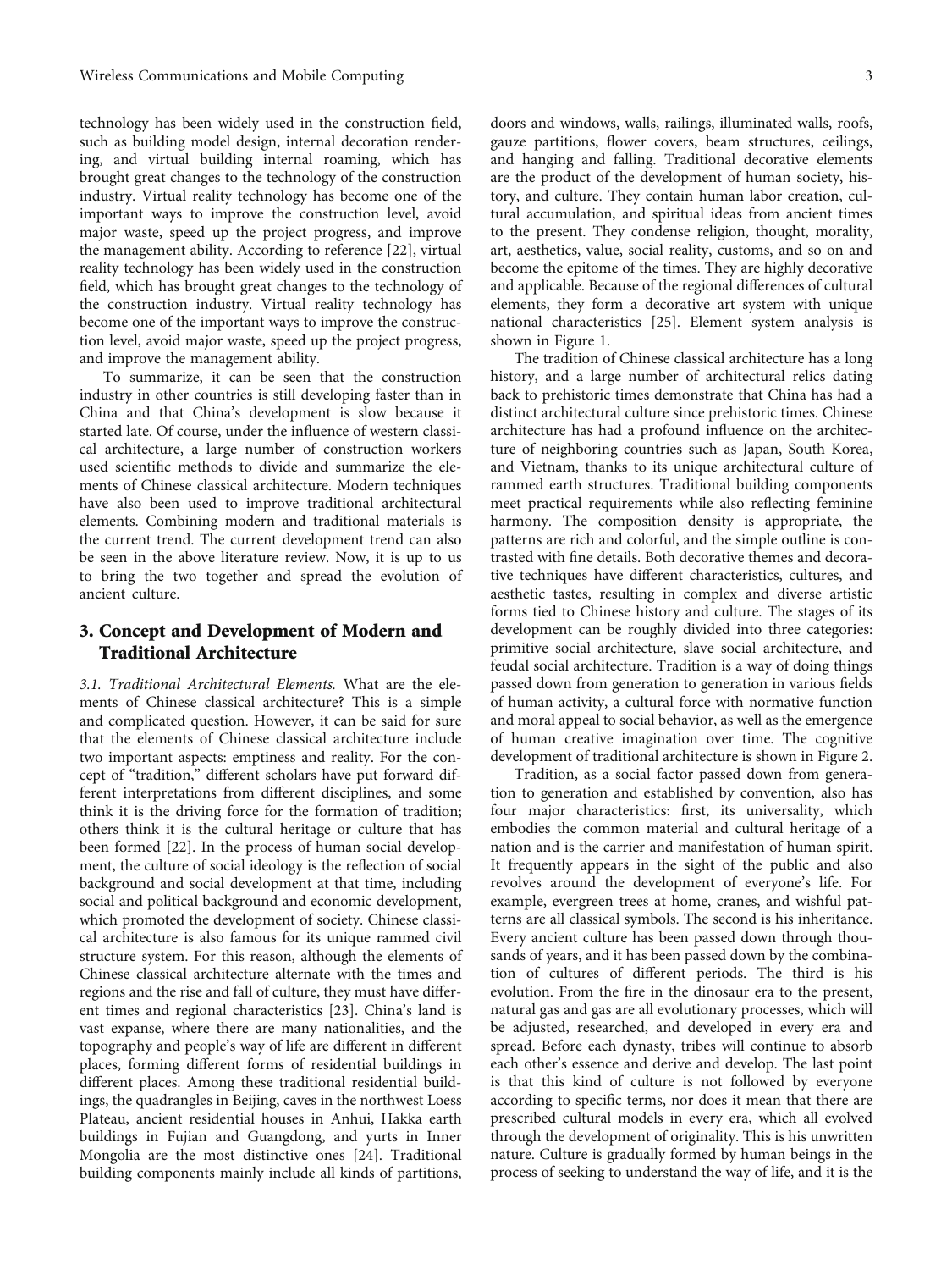<span id="page-3-0"></span>

Figure 1: Analysis of surface element system.



Figure 2: The development of cognition of traditional architecture.

spirit of the whole nation. Because of the differences in region, language, and race, it also has its own differences, but at the same time, culture is relatively stable and accumulated, which creates the possibility for inheritance.

3.2. Modern Interior Design Architecture. In today's world, with the progress of science and technology, smooth information, new cultural knowledge, and ideas are constantly emerging, and traditional culture is shaken by the impact of modern civilization. Since the middle of the last century, the work of building new courtyard houses has been gradually stopped in large- and medium-sized cities in China. Many courtyard houses have appeared in China's largeand medium-sized cities as a result of social factors such as the elimination of feudal ideas, the study of the Soviet model, and the implementation of a standardized production model. Tradition and modernity have a dialectical relationship: accumulated traditions have tenacious vitality, and some of the rich and colorful traditions will inevitably become indispensable components of the new culture. "High technology brings high emotion," people will say as the process of modernization continues. People's demands for diversification are increasing as the world progresses through modernization, thanks to the advances in science and technology. It is self-evident that uniformity and consistency can no longer satisfy modern people's aesthetic demands. "Everything can't be separated from its tradition"; however, and any meaningful innovation is based on the tradition of constant change, constant accumulation, and constant metabolism that has evolved to the present day. Diversification necessitates a diverse artificial environment to adapt to it—living space is not the same; people can accept changes in their material lives quickly, but changes in their spiritual lives and customs take time. The popular development trend of modern interior design is shown in Figure [3](#page-4-0).

At present, we are stepping into an information and global society. With the rapid development of information transmission speed and methods, the boundaries of world culture are becoming increasingly blurred. Today, simple retro architecture has been difficult to adapt to the development of the times. However, the application of Chinese classical architectural elements extracted from classical architecture in the teahouse space can not only play a purely decorative role but also have cultural inheritance. Many designers strive to use traditional Chinese decorative elements to embody the indoor cultural connotation or natural, harmonious, and humanistic environment in expensive and luxurious Chinese interior designs, especially in residential interiors. Among them, the most important thing is the application of modern materials. With the development of society, the progress of science and technology, and the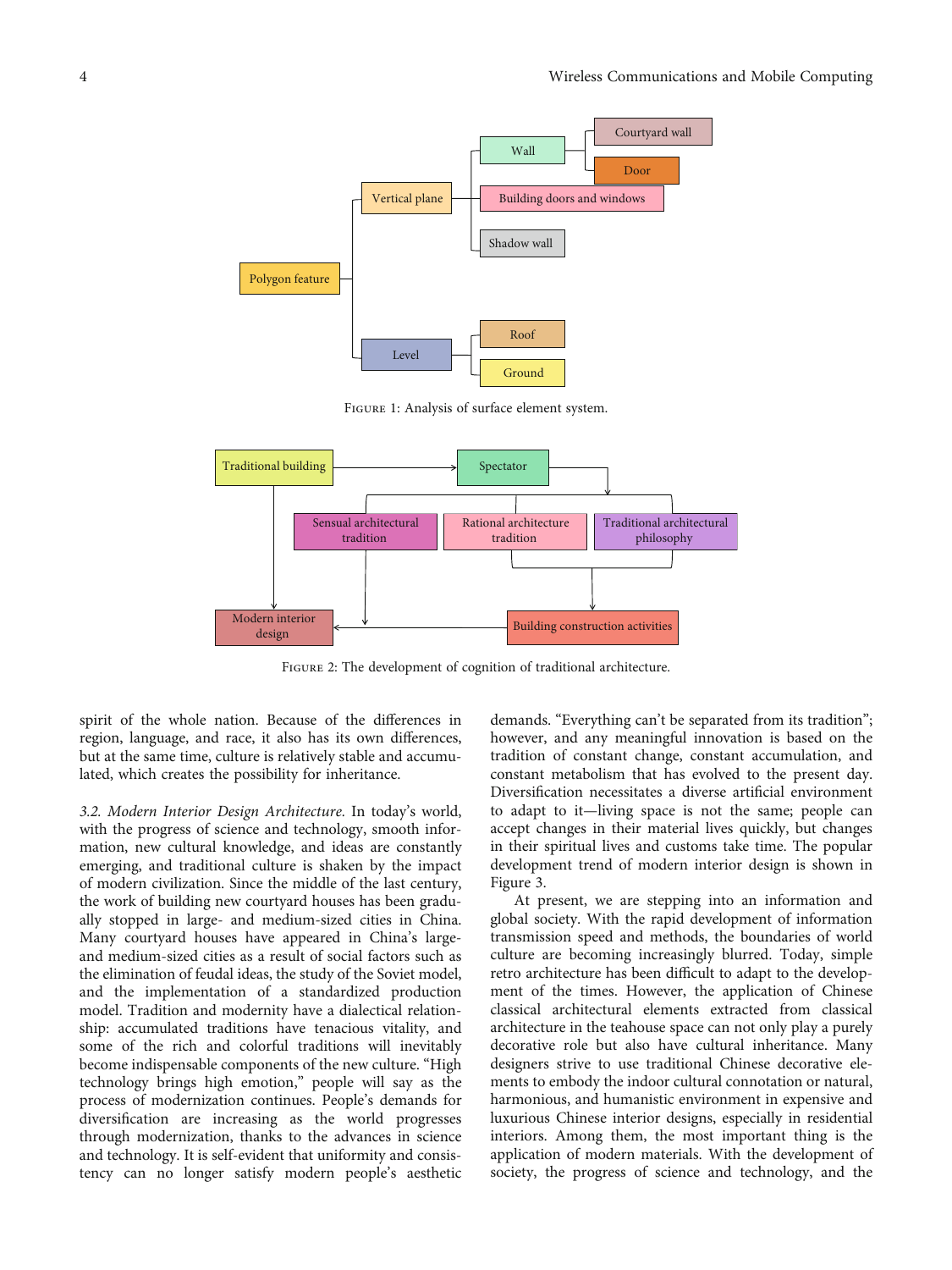<span id="page-4-0"></span>

FIGURE 3: The popular development trend of modern interior design.

rapid development of material flow, new materials are constantly emerging. There are both natural materials and artificial materials in nature. In order to inherit history and culture in modern cultural design, traditional elements are the most important. Combined with the above, we can see that materials are also a way to convey emotions. One of the most important natural materials is wood, which can tell powerful stories to users through the ingenious carving way of living alone. However, many modern indoor technologies are plan drawings, which are difficult for ordinary users to understand. Therefore, it is necessary to use 3D virtual imaging to build models, so that buildings have a lot of realism.

3.3. 3D Virtual Imaging Modeling. Virtual reality modeling language is a tool for creating graphics, a simple text language for describing interactive environment, a cross platform language that can publish web pages, and a language that can provide more natural experience, including interactivity, dynamic effect, continuity, and user participation in exploration. It is the latest technology in the computer field. Any complex shape can be represented by the addition and subtraction combination of several simple shapes, or any complex shape can be obtained by the regular set operation between simple shapes. The main 3D reconstruction algorithms include projection reconstruction, affine reconstruction, and Euclidean reconstruction. Firstly, we build a point  $P(x, y, z)$  in three-dimensional space, which is expressed as (*x*, *y*, *Z*, 1) in homogeneous coordinates, and the transformed coordinates are (*x* ∗ , *y*∗,*Z* ∗, 1), and the corresponding transformation matrix is  $4 \times 4$  square matrix of

$$
T = \begin{bmatrix} a & b & c & p \\ d & e & f & q \\ h & i & j & r \\ i & m & n & s \end{bmatrix}.
$$
 (1)

Basic transformations make up all complex transformations. The order of transformation matrices cannot be arbitrarily reversed because matrix multiplication violates the commutative law, so special attention should be paid to the order of transformation. Proportional transformation, symmetric transformation, rotation transformation, translation transformation, and staggered transformation are the most common basic transformations. The most complicated symmetry transformation and rotation transformation formulas are as follows:

$$
T_{m, xoy} = \begin{bmatrix} 1 & 0 & 0 & 0 \\ 0 & 1 & 0 & 0 \\ 0 & 0 & -1 & 0 \\ 0 & 0 & 0 & 1 \end{bmatrix} T_{m, xoz} = \begin{bmatrix} 1 & 0 & 0 & 0 \\ 0 & -1 & 0 & 0 \\ 0 & 0 & 1 & 0 \\ 0 & 0 & 0 & 1 \end{bmatrix} T_{m, yoz}
$$

$$
= \begin{bmatrix} -1 & 0 & 0 & 0 \\ 0 & 1 & 0 & 0 \\ 0 & 0 & 1 & 0 \\ 0 & 0 & 0 & 1 \end{bmatrix},
$$

$$
T_{rx} = \begin{bmatrix} 1 & 0 & 0 & 0 \\ 0 & \cos \alpha & \sin \alpha & 0 \\ 0 & -\sin \alpha & \cos \alpha & 0 \\ 0 & 0 & 0 & 1 \end{bmatrix} T_{ry} = \begin{bmatrix} \cos \beta & 0 & -\sin \beta & 0 \\ 0 & 1 & 0 & 0 \\ \sin \beta & 0 & \cos \beta & 0 \\ 0 & 0 & 0 & 1 \end{bmatrix} T_{rz}
$$

$$
= \begin{bmatrix} \cos \gamma & \sin \gamma & 0 & 0 \\ -\sin \gamma & \cos \gamma & 0 & 0 \\ 0 & 0 & 1 & 0 \\ 0 & 0 & 0 & 1 \end{bmatrix}.
$$
(2)

These two methods can realize plane symmetric transformation and transformation in different spaces. They can transform two-dimensional, three-dimensional, and even high-level points to another point, which facilitates the transformation of graphics by virtual imaging.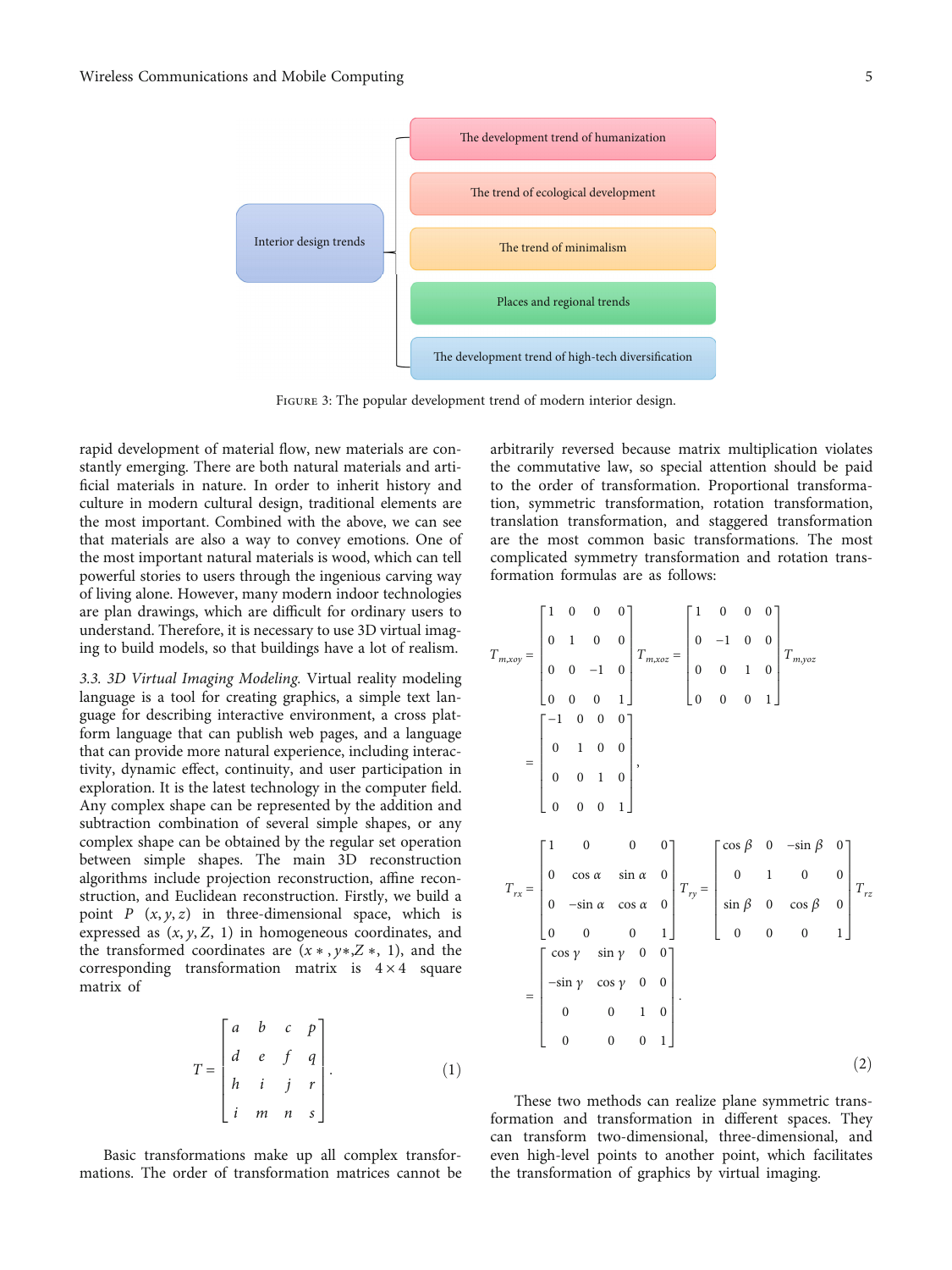<span id="page-5-0"></span>

Figure 4: Comparison of 3D technology of traditional architecture and interior design architecture.



Figure 5: Details of modern architectural design.

Next, let us talk about the three-dimensional imaging process. Through the Euclidean motion theory mentioned above, we can clearly explain the three-dimensional and two-dimensional shutdown, and we can also use threedimensional coordinate points to represent the spatial points. The formula is as follows:

$$
X = [X_1, X_2, X_3]^T = \begin{bmatrix} X_1 \\ X_2 \\ X_3 \end{bmatrix} \in R^3.
$$
 (3)

For two points P and Q in the space, their coordinates

are *X* and *Y*, respectively, and then, the inner product of the two vectors  $v = Y - X \in \mathbb{R}^3$  in the vector  $v, u \in \mathbb{R}^3$  space composed of *P* and *Q* is expressed as follows:

$$
\langle u, v \rangle = u^T v = u_1 v_1 + u_2 v_2 + u_3 v_3, \forall u, v \in \mathbb{R}^3. \tag{4}
$$

And their cross product is expressed as

$$
u \times v = \begin{bmatrix} u_2 v_3 - u_3 v_2 \\ u_3 v_1 - u_1 v_3 \\ u_1 v_2 - u_2 v_1 \end{bmatrix} \in R^{3 \times 3}.
$$
 (5)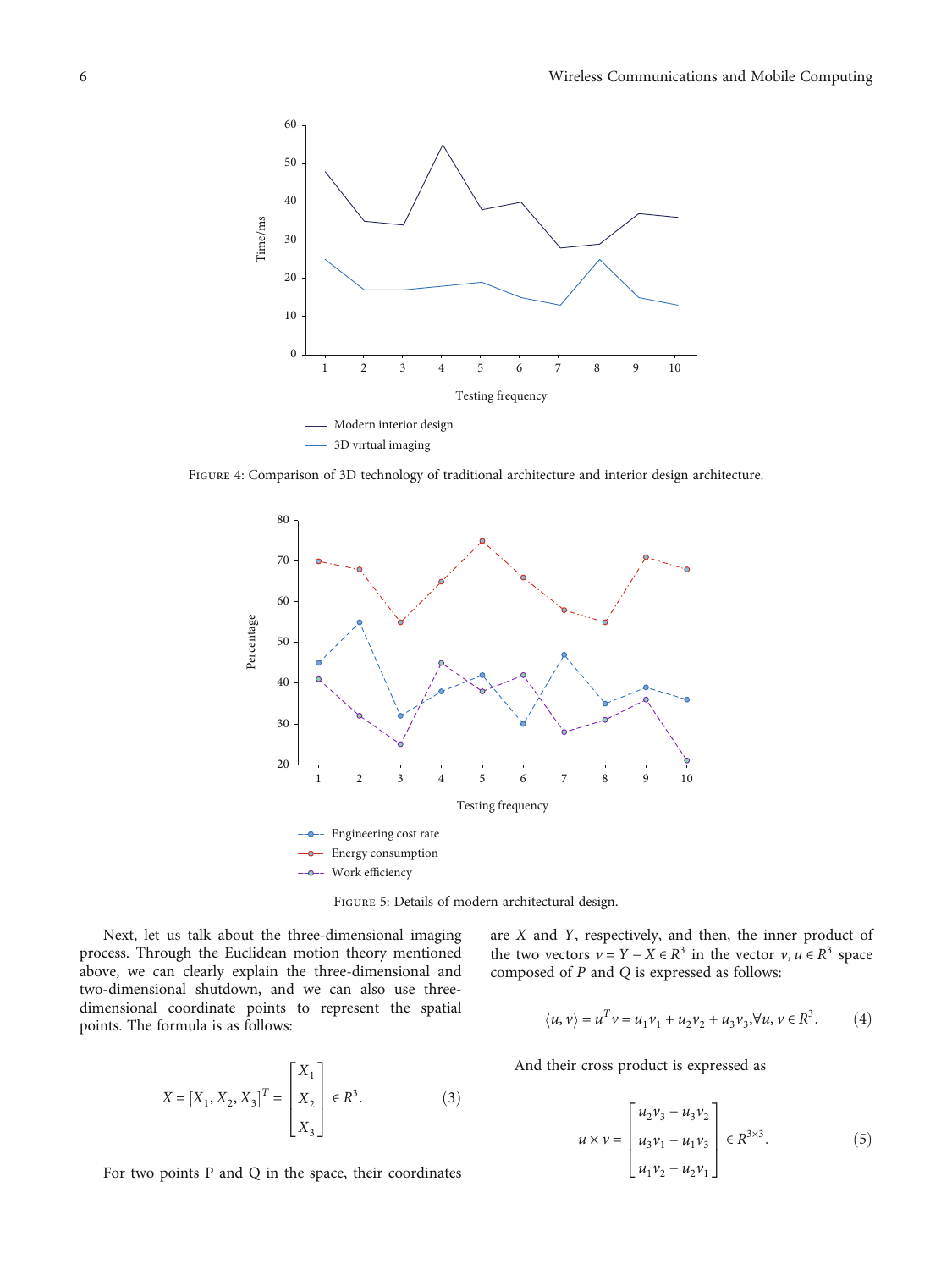<span id="page-6-0"></span>

Figure 6: Detail of 3D virtual imaging.



Figure 7: Utilization of 3D technology and interior design.

In addition, we define such a matrix  $\hat{u} \in R^{3 \times 3}$ :

$$
\hat{u} = \begin{bmatrix} 0 & -u_i & u_2 \\ u_3 & 0 & -u_i \\ -u_2 & u_i & 0 \end{bmatrix} \in R^{3 \times 3}.
$$
 (6)

Then, the cross product can be directly expressed as  $u \times u = \hat{u}v$ .

There is a corresponding relationship between 3D pixel coordinate technology and 2D pixel coordinates. Of course, the corresponding relationship needs the above algorithm to calculate the parameters, so as to truly calculate the numerical value of 3D coordinates.

#### 4. Simulation Experiment Test

Three-dimensional virtual imaging technology is a new comprehensive information technology. It integrates the latest development achievements of several branches of information technology, such as digital image processing, computer graphics, artificial intelligence, multimedia technology, sensors, and network and parallel processing technology, and provides strong support for us to create and experience virtual worlds, thus greatly promoting the development of computer technology. In order to verify the authenticity of 3D virtual simulation, the buildings containing elements of traditional architecture are compared with those of interior design, as shown in Figure [4.](#page-5-0)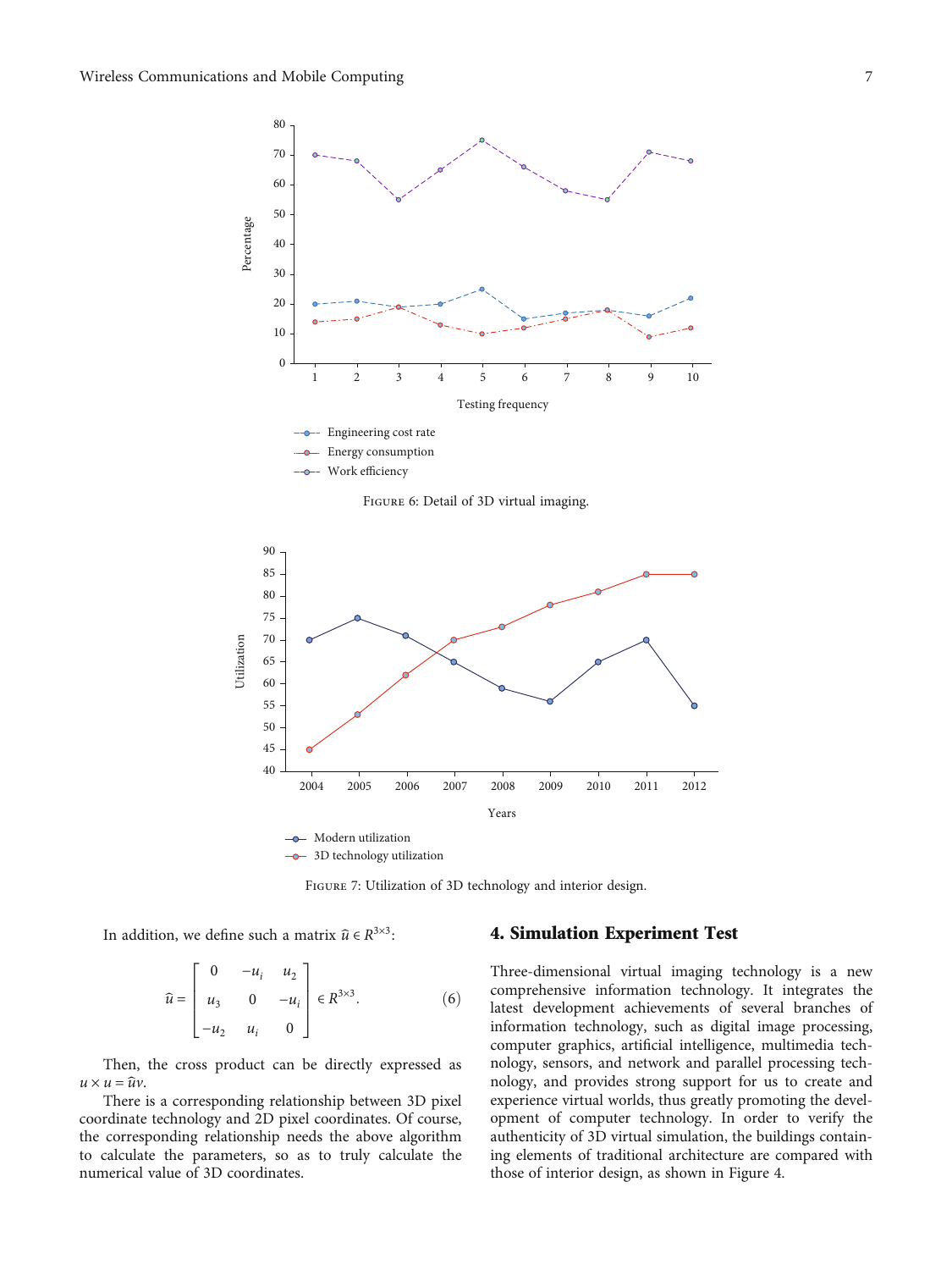<span id="page-7-0"></span>

FIGURE 8: Calculation time for three angles.



Figure 9: Accuracy of three calculations for 3D calculation.

It can be seen from the Figure [4](#page-5-0) that the 3D virtual imaging technology mentioned in this paper consumes far less time in the process of drawing than modern indoor technology and has higher processing efficiency. In addition to the research on methods, there are also simulation experiments aiming at the project cost, energy consumption, and operation efficiency, as shown in Figures [5](#page-5-0) and [6](#page-6-0).

It can be seen from the Figures [5](#page-5-0) and [6](#page-6-0) that in the process of modern architectural design, the cost rate is too high, the energy consumption is high, the operation efficiency is

low, and the performance is poor to better save time and cost and have higher advantages.

In order to verify the effective use of 3D virtual imaging technology, I integrated the architectural regional environment of modern interior design and used 3D virtual imaging technology to study the combined utilization rate of interior design and interior design buildings, as shown in Figure [7.](#page-6-0)

It can be seen from the Figure [7](#page-6-0) that with the running-in of three-dimensional technology over time, more and more architects have used it, showing the regionality more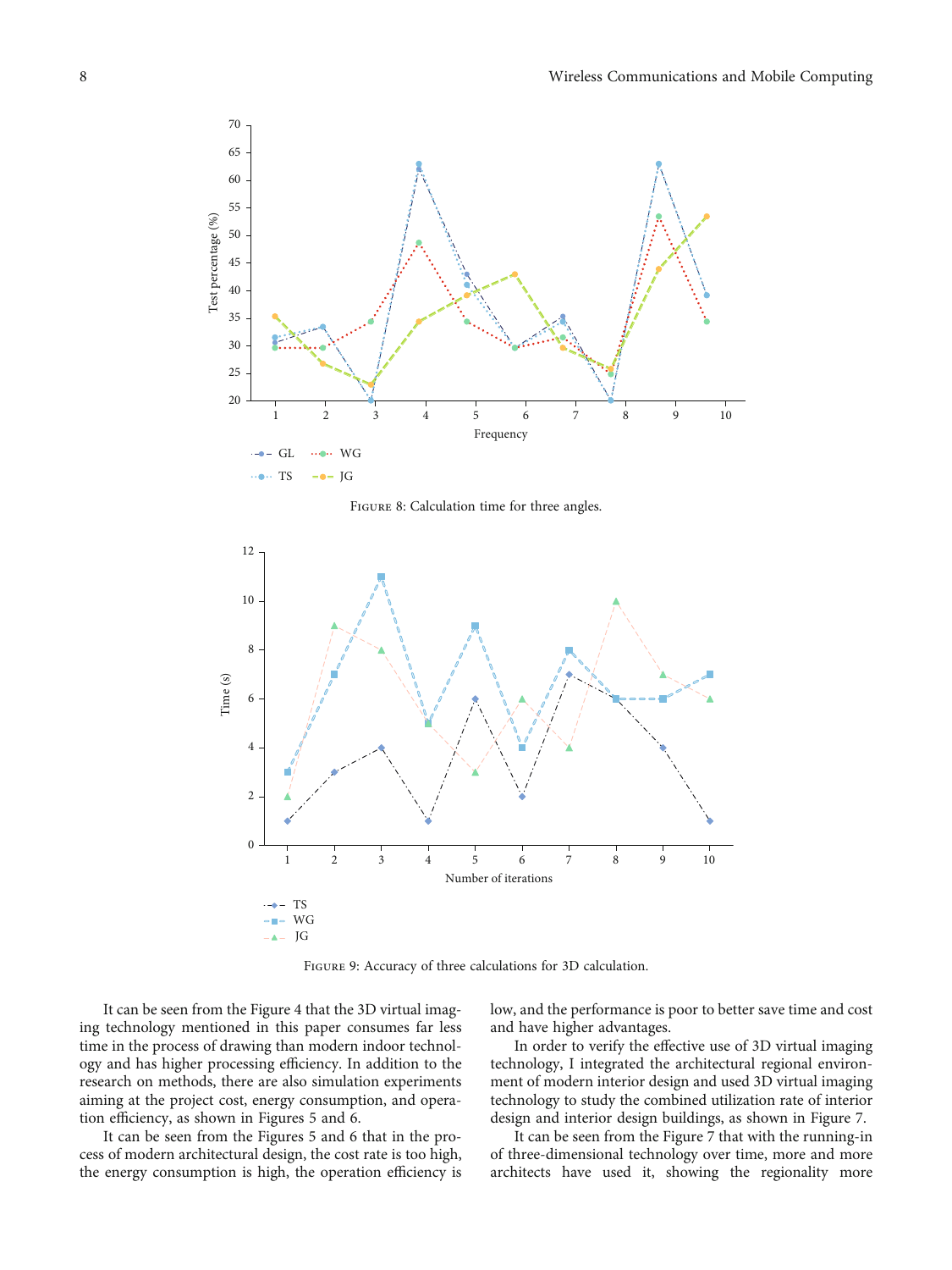<span id="page-8-0"></span>realistically, conforming to the modern design, and catering to the public's love.

In fact, in 3D virtual technology, the higher the accuracy of extracted image matching points and the higher the accuracy of 3D virtual imaging of reconstructed 3D model, the more accurate the 3D virtual imaging of optical flow direction angle calculation is. For example, traditional buildings have a saying that the door faces south, and the door facing south can greatly allow the house to receive more light, making everyone more comfortable during the living process. The illumination can be calculated using the threedimensional imaging spatial transformation algorithm mentioned earlier. However, the market now includes more than just 3D algorithms with multiple angles, such as WebGL's directional angle, perspective angle, and structural scene structure. Each angle will have an effect on the structure. As a result, this paper conducts three types of simulation research on 3D technology. The test results and time of three kinds of calculations are shown in Figures [8](#page-7-0) and [9.](#page-7-0)

In the diagram, GL stands for optical flow direction, and TS stands for a 3D virtual imaging reconstruction method based on augmented reality perspectives. WebGL technology is used to represent a 3D virtual imaging reconstruction method. JG stands for a structured scene-based 3D virtual imaging reconstruction method. The three-dimensional imaging mode of perspective line can be seen in Figure [8](#page-7-0) to be more accurate and consistent with the calculated optical flow direction angle. The accuracy is nearly identical, making it more appropriate for modern interior design requirements.

# 5. Conclusion

The indoor space where people live in real life is the object of concern in many fields, and its design and development involves many fields such as science and technology, humanities, art, and society. It needs some creative and translation skills to interpret. The modern translation of traditional courtyard-style residential space is not a simple imitation or an exaggerated and abstract deformation, decomposition, and reorganization, but a deeper pursuit of exploring the traditional national cultural connotation, philosophical thought, and spiritual factors. With the globalization of the world economy and the rapid development of the information industry, the phenomenon of architectural culture convergence is becoming more and more obvious, which leads to the worrying situation of "one thousand cities." In the future design activities, we must not abandon the traditional Chinese architectural elements that have been associated with tea culture for thousands of years. Chinese traditional decorative elements contain unique cultural connotations and aesthetic habits in the long history of thousands of years in China. They are regional and national, rich in connotation, far-reaching in significance, and of high practical and aesthetic value. At the same time, they also provide valuable design materials for modern interior design. This paper uses the modeling method of 3D virtual imaging technology to combine the design elements of modern interior design with traditional architecture, reorganize

modern materials and ancient culture, attach importance to geography and culture, deduce the meaning of traditional elements, and give new interpretations. Because of the time problem, this paper has not studied it in depth and will continue to study this point in the future.

#### Data Availability

The data used to support the findings of this study are included within the article.

## Conflicts of Interest

The author does not have any possible conflicts of interest.

#### References

- [1] R. Sarhangi, "Persian architectural elements and mosaic designs both traditional and modern," Nexus Network Journal, vol. 18, no. 1, pp. 1–5, 2016.
- [2] M. Orlenko, M. Dyomin, Y. Ivashko, A. Dmytrenko, and P. Chang, "Rational and aestetic principles of form-making in traditional Chinese architecture as the basis of restoration activities," International Journal of Conservation Science, vol. 11, no. 2, pp. 499–512, 2020.
- [3] K. Jacobs, "Playboy did more for modern architecture and design than any architectural journal or even the Museum of Modern Art," Architecture, vol. 105, no. 6, pp. 93–101, 2016.
- [4] R. M. Daniel, "Mid-century modern interiors: the ideas the shaped interior design in America," Journal of Design History, vol. 33, no. 1, pp. 95–97, 2020.
- [5] F. Tellia, "Stereotomy and architectural design at foster+partners," Nexus Network Journal, vol. 20, no. 3, pp. 605–626, 2018.
- [6] Y. Cao, "Analysis of the uses of color elements in architectural interior design," World Architecture, vol. 2, no. 2, p. 5, 2018.
- [7] J. Kong, H. Wang, X. Wang, X. Jin, X. Fang, and S. Lin, "Multistream hybrid architecture based on cross-level fusion strategy for fine-grained crop species recognition in precision agriculture," Computers and Electronics in Agriculture, vol. 185, p. 106134, 2021.
- [8] S. Li and Y. Hou, "Study on the architecture design and interior decoration based on VR technology and computer simulation platform," Paper Asia, vol. 35, no. 2, pp. 54–57, 2019.
- [9] M. R. Thomsen and K. Bech, "The textile interior: imagining a transformative architecture," Design Ecologies, vol. 5, no. 1, pp. 48–81, 2016.
- [10] P. Olivier, R. Chabrier, D. Rohmer, E. de Thoisy, and M. P. Cani, "Nested explorative maps: a new 3D canvas for conceptual design in architecture," Computers & Graphics, vol. 82, pp. 203–213, 2019.
- [11] C. Mileto, F. V. López-Manzanares, V. Cristini, and P. M. Cabezos Bernal, "Burial architecture. 3D dissemination study for a selection of Byzantine graves," Virtual Archaeology Review, vol. 12, no. 24, p. 90, 2021.
- [12] S. Sedighi and A. A. Mollazehi, "Water in architecture and its usage in contemporary houses interior design," Journal of History Culture and Art Research, vol. 6, no. 4, 2017.
- [13] S. Pamela, "Interior memory: a reimagining of home," Interiors: Design, Architecture and Culture, vol. 7, no. 1, pp. 73–90, 2016.